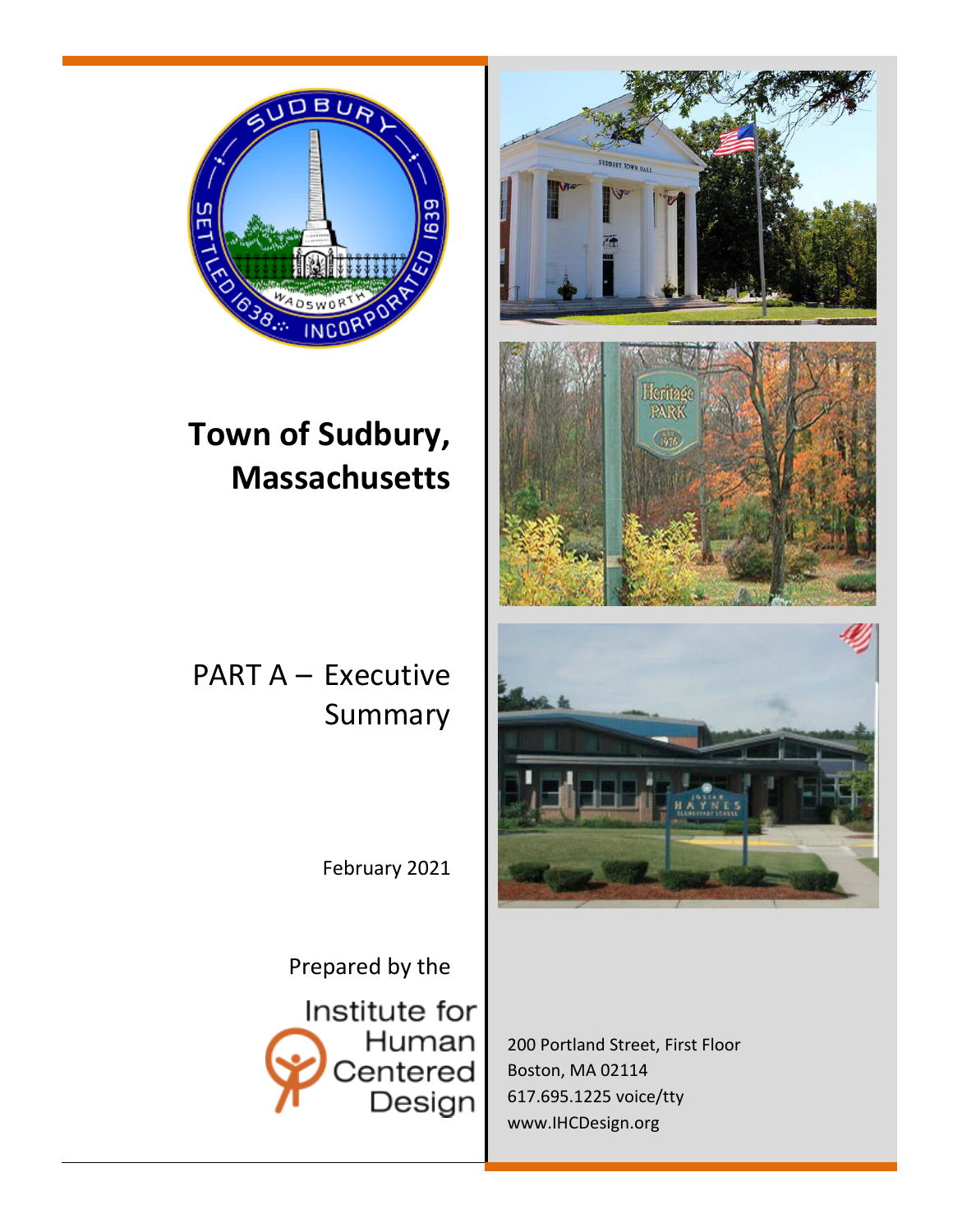## **Introduction**

The Institute for Human Centered Design (IHCD) has prepared this report on behalf of the Town of Sudbury as part of the Town's on-going effort to assess the current level of ADA compliance in programs, services and activities and Town-owned facilities. In preparing for this report, IHCD teams surveyed the Town's portfolio of facilities and properties that were included in the Request for Proposal.

The building facility survey set includes five (5) public schools and 14 public buildings – including one (1) police station, three (3) fire stations, one (1) library, two (2) DPW facilities, two (2) historic buildings, one (1) transfer station and four (4) municipal buildings. The outdoor facility set includes 11 recreation facilities. The accessibility survey includes all the spaces where the Town offers programs, services and activities to members of the public.

IHCD has submitted separate reports for each facility that was surveyed. To assist in prioritizing accessibility improvements to ensure compliance with the ADA Title II, each of the facility reports include an overview that identifies the most substantial accessibility issues and order of magnitude cost estimates for corrective action. Additionally, a detailed catalog that supplements the ADA Self-Evaluation narrative overview is also included. The catalog provides element-by-element photos of compliance issues, location and measurements – when applicable – at each assessed facility accompanied by recommendations and cost estimates for each accessibility issue.

In addition, a spreadsheet of priorities for corrective action organized by type of building and including order-of-magnitude costs was provided to the Town. When the Town presents findings and recommendations to the community and receives feedback, some recommendations may need cost adjustment. These spreadsheets are a capital planning and budgeting tool – the "ADA Transition Plan"– and are intended as a long-term tool to update as work is completed. The Town should make a good faith effort to complete the work in a reasonable time (IHCD recommends a three to five-year period). The ADA regulations do not set out precise timeframes to complete the work; IHCD bases the timeframes on conversations with the Department of Justice and their Project Civic Access settlement agreements with municipalities.

Together, the ADA Self-Evaluation and ADA Transition Plan will enable the Town to make substantial progress in meeting its ADA responsibilities. The recommendations for corrective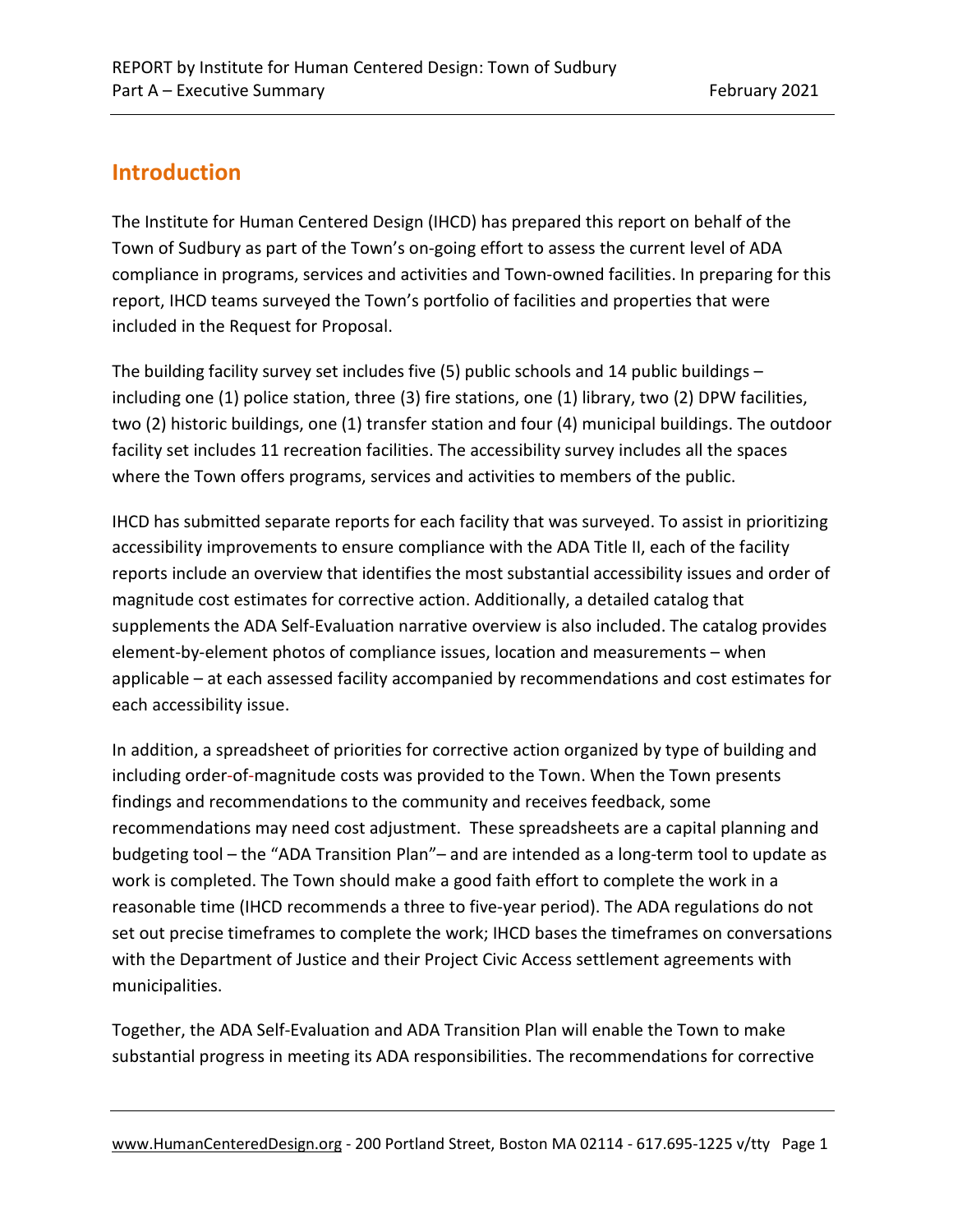action that apply to policies and procedures of the ADA Self-Evaluation are not included in the ADA Transition Plan since the Transition Plan spreadsheet is limited to capital accessibility issues. Policy and procedure recommendations are a blueprint for meeting compliance responsibilities other than capital expenses.

With the *PART B – Evaluation of Non-discriminatory Policies & Practices in Programs, Services & Activities* report, IHCD has provided a complete assessment of Sudbury's policies, practices and procedures. The ADA administrative requirements help ensure that the needs of people with disabilities are addressed in all services, programs and activities that the Town operates.

Most of the Town-owned facilities that have been recently altered or renovated are substantially accessible and meet most architectural requirements. Continued facility alterations, and/or renovations will significantly reduce barriers and help realize the Town's commitment to inclusion and equal rights. In the meantime, the greatest problems posed by existing barriers can be ameliorated by establishing policies and procedures to accommodate members of the community with disabilities. It is worth noting that the Town has taken several significant steps in this direction:

- The Town of Sudbury has hired a consultant (IHCD) to undertake its ADA selfevaluation (as basis for the Town's Transition Plan).
- The Town of Sudbury has an ADA Coordinator in place.
- The Town's Employee Handbook mentions equal opportunity.

IHCD's review and recommendations of Town-owned facilities is based on compliance with the 2010 ADA Standards if an element or elements are not compliant with the 1991 ADA Standards and/or 521 CMR of the Massachusetts Architectural Access Board. Best practice and inclusive design recommendations are also provided for each property. Inclusive design recommendations include elements that are *not* required in the accessibility standards but may create enhanced experiences for all users.

Many key facilities are generally usable by people with disabilities but are not in full compliance with current accessibility requirements. The Flynn Building, for instance, provides access to many programs and can be accessed by most people because the building features a largely accessible entrance and has accessible routes through the building. Yet some of the key areas, such as the large meeting room, have accessibility issues. This meeting room is lacking an assistive listening system. In addition, two (2) service counters in the building lack a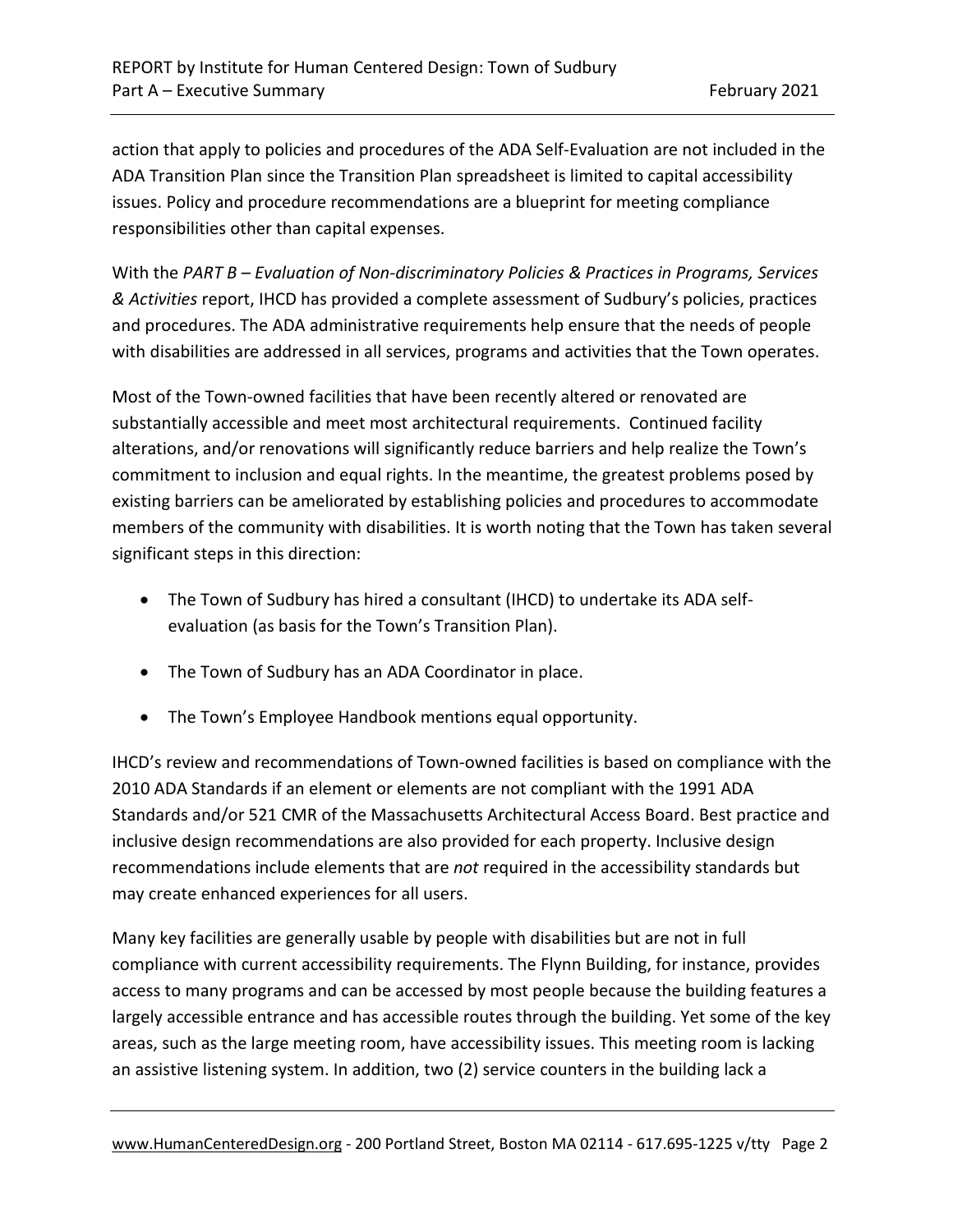compliant 36-inch high portion, a key component to access some of the services provided by the Town. The Goodnow Library is another example of a facility that provides access to most programs, however the facility lacks accessible work surfaces in six (6) areas and the Sara Sherman Now Lab lacks a sink with knee and toe clearance. Both of the aforementioned facilities lack fully accessible toilet rooms, which many individuals with mobility disabilities require.

The Town may comply with the requirements of Title II of the ADA through means such as reassignment of programs or services to accessible buildings or delivery of services at alternate accessible sites. The Town may also comply with the requirements by renovation or alteration of existing facilities and/or construction of new facilities, or any other methods that result in making the Town's services, programs or activities readily accessible to and usable by individuals with disabilities. Note that a public entity is not required to make structural changes in existing facilities where other methods are effective in achieving compliance with its Title II obligations.

In choosing among available methods for meeting the requirements of the ADA, the Town of Sudbury shall give priority to those methods that offer services, programs, and activities to qualified individuals with disabilities in the most integrated setting appropriate.

In order to comply with the program accessibility obligations, the Town of Sudbury should consider:

1. Relocation of its programs, services and activities within a current facility.

Often the simplest solution is for the Town to use what it already has in place. IHCD strongly recommends the relocation of programs, services and activities to accessible locations within current facilities when possible.

2. Relocation of its programs, services and activities to another facility.

When it is not possible to relocate them within the current facility, program, services, and activities should be relocated to an accessible facility.

3. Renovation/alteration of Town facilities to ensure access to programs, services and activities.

The Town may consider the renovation of its facilities or the provision of new accessible facilities to ensure that the programs, services and activities are offered in the most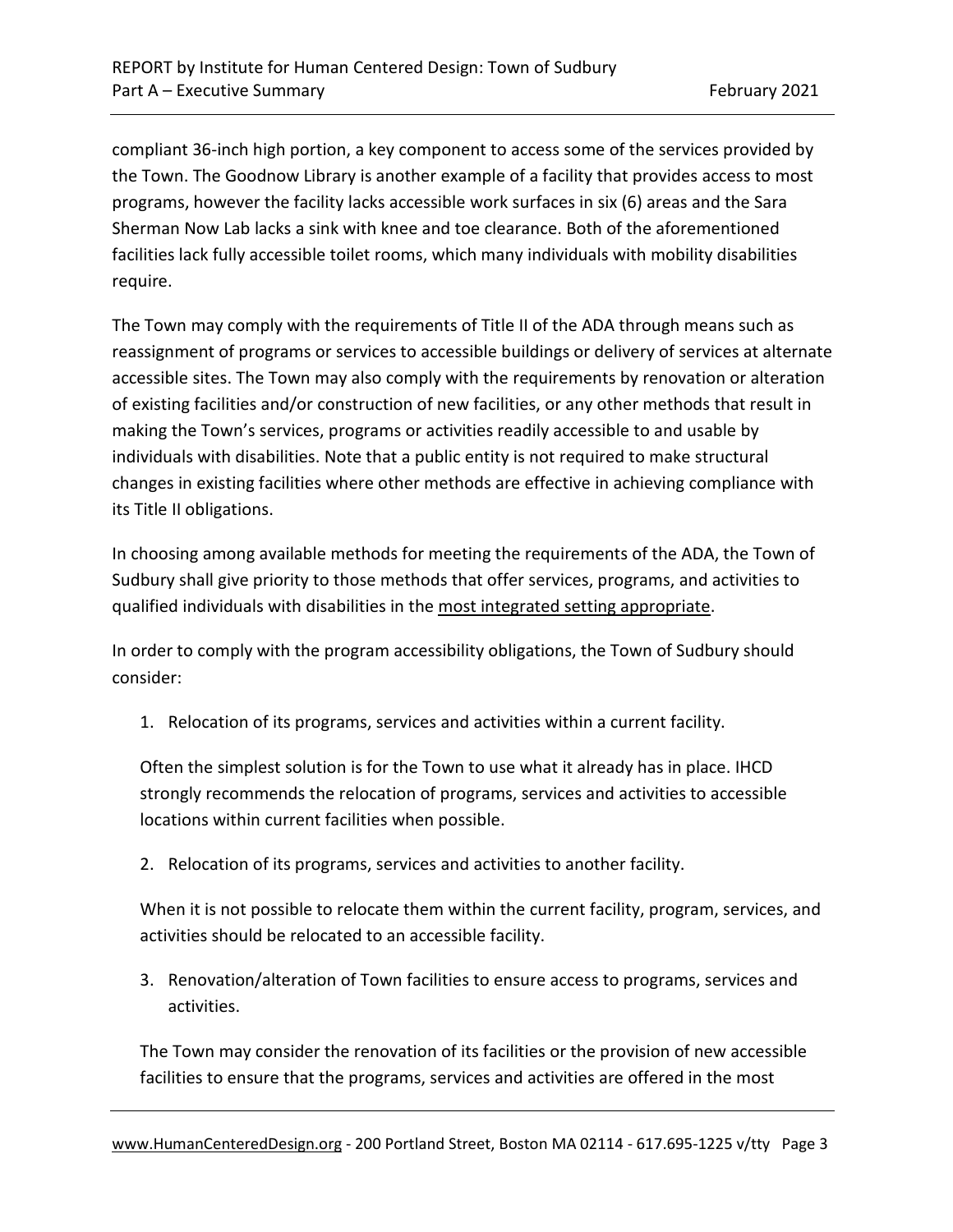integrated seating possible.

Note that any corrective actions needed to ensure program accessibility must comply with the requirements of the 2010 ADA Standards and/or 521 CMR.

Furthermore, when completing alterations/renovations, keep in mind that an alteration that decreases the accessibility of a building below the requirements for new construction at the time of the alteration is prohibited.

To determine which buildings must be made accessible, the Town should consider:

- How to provide the program in the most integrated setting appropriate;
- The locations where the activities are offered;
- Which facilities are accessible and to what extent.

#### **Key Recommendations for Municipal Facilities:**

- Ensure there is an accessible route from all arrival points to those areas in the building where public programs, services and activities are provided. For example, the Hosmer House lacks an accessible route to the entrance, Town Hall lacks an accessible route into the meeting hall due to a noncompliant ramp and the Transfer Station lacks an accessible route to the service window.
- If parking is provided, ensure fully accessible parking spaces are provided. There are issues with accessible parking at multiple locations such as lack of or noncompliant accessible parking spaces, access aisles and signs. For example, Town Hall lacks a van-accessible parking space. The Fairbank Community Center has slopes greater than allowed at accessible parking spaces, lacks a van accessible parking space in the northeast parking lot and accessible parking signs are located lower than allowed.
- Ensure that fully accessible toilet rooms are provided in the building. Where it is technically infeasible to provide accessible multi-user toilet rooms, provide an accessible single-user toilet room in the same area as the existing multi-user toilet rooms.
- Ensure that where programs, services or activities are offered there is a sufficient number of accessible features (accessible counters, accessible work surfaces, etc.). For example, service counters are not compliant at the Fairbank Community Center, Town Hall and the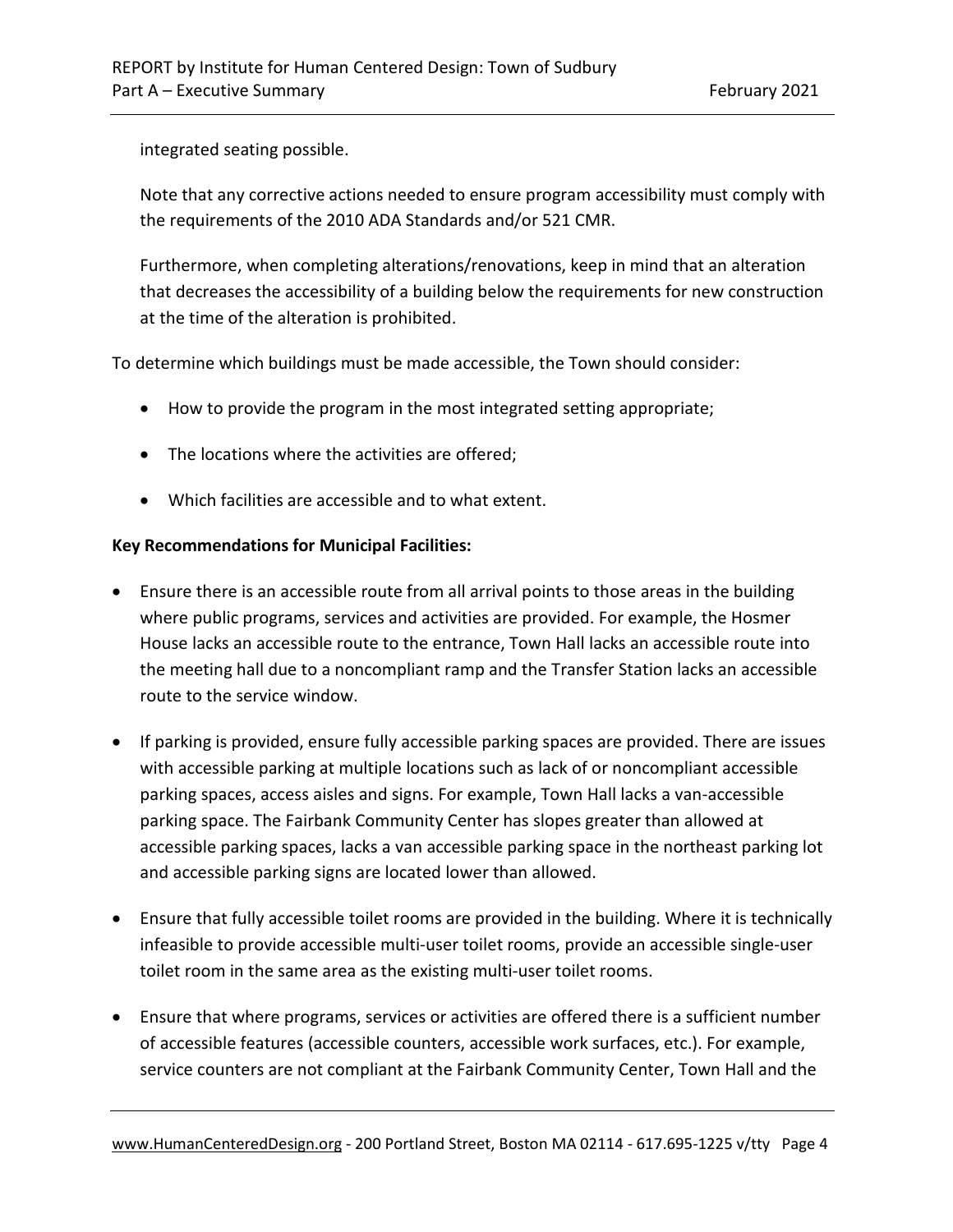Flynn Building.

- If audible communication is integral to the use of the space, provide a compliant assistive listening system. This should be a priority at the Police Station meeting room and the large meeting room in the Flynn Building.
- Ensure that those features of facilities and equipment that are required to be readily accessible to and usable by persons with disabilities are maintained in operable working condition (e.g., elevators or automatic door openers). For example the doors to the platform lift at the Loring Parsonage do not remain open for 20 seconds minimum.

### **Key Recommendations for Public Schools:**

• Ensure that fully accessible toilet rooms are provided in each building. As mentioned before, where it is technically infeasible to provide accessible multi-user toilet rooms, provide an accessible single-user toilet room in the same area as the existing multi-user toilet rooms.

If there is a toilet room in unique rooms such as a nurse's office, ensure that a fully accessible toilet room is provided. This includes maintaining the clear floor space at all fixtures free of any storage.

- Ensure that accessible sinks (with knee and toe clearance) are provided in at least one classroom per grade, if a sink or sinks are provided in those rooms. If accessible sinks are already provided, ensure they have insulated pipes.
- Ensure accessible work surfaces are provided in at least one classroom per grade. Furthermore, ensure that specialized classrooms (e.g., labs, art rooms etc.) have accessible work surfaces.
- Ensure that all elements in the classrooms are within reach range (e.g., emergency showers, first aid kits and dispensers).
- If audible communication is integral to the use of a space, provide a compliant assistive listening system.

### **Key Recommendations for Outdoor Facilities:**

• Ensure there is an accessible route to all elements in the park/outdoor space (baseball fields, basketball courts, playgrounds, picnic areas, toilet facilities, etc.). For example, the following diagram shows proposed accessible routes between elements at Featherland Park with yellow and blue lines: